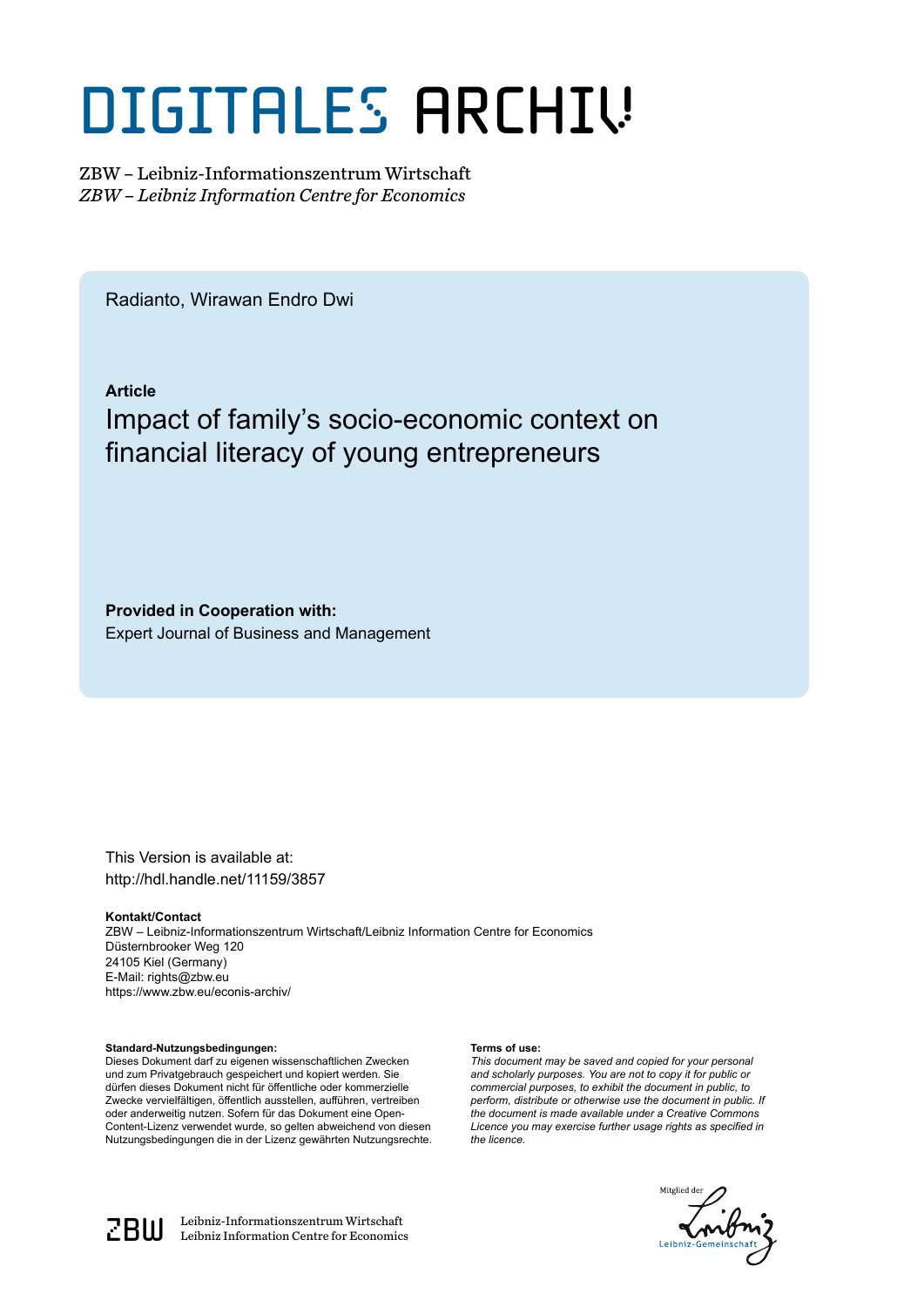

## Impact of Family's Socio-Economic Context on Financial Literacy of Young Entrepreneurs

### Wirawan Endro Dwi RADIANTO\* , Tommy Christian EFRATA and Liliana DEWI

Universitas Ciputra Surabaya, Indonesia

*This study aims to analyze parents' socio-economic relationships which include parental education, parental occupation, and parental income towards financial literacy. This study uses a sample of young entrepreneurs, students who are active in college and they also run a business. The results showed that the level of financial literacy of young entrepreneurs was at a moderate level. Furthermore, parental education and income have a relationship with financial literacy, whereas parental work does not influence financial literacy.*

*Keywords: financial literacy, parental education, parental occupation, parental income, young entrepreneurs* 

*JEL Classification: D14, M49*

#### **1. Introduction**

Financial literacy is a very important aspect and it also represents an interesting issue for further investigation because it has an impact on the welfare of everyone in the future. Financial literacy is a basic requirement for everyone to avoid financial problems (Mendari and Kewal, 2013). Financial literacy is a series of processes or activities to increase knowledge, beliefs, and skills of consumers and the wider community so that people are able to manage their finances better. Therefore, financial literacy is the knowledge to manage finance especially in decision making processes. This includes how a person manages or allocates his finances for current and future needs. So, if someone has high financial literacy, it can be assured that the person will avoid financial problems in the present and in the future. Conversely, someone who does not have or only has a low financial literacy will most likely be unable to make a budget, unable to control spending, and unable to understand financial products as to which they cannot maximize their welfare. Hence, financial literacy cannot be underestimated (Oseifuah, 2010). Financial literacy influences financial behavior, whereas financial behavior will influence financial wellness. Thus, it is necessary to study the factors that influence financial literacy (Hanson and Olson, 2018).

Financial literacy is closely related to the family background, especially related to parental education

Article History:

l

Cite Reference:

Acknowledgement:

<sup>\*</sup> Corresponding Author:

Wirawan Endro Dwi Radianto, Universitas Ciputra Surabaya, Indonesia

Received 30 August 2019 | Accepted 11 November2019 | Available Online 21 November 2019

Radianto, W.E.D., Efrata, T.C. and Dewi, L., 2019. Impact of Family's Socio-Economic Context on Financial Literacy of Young Entrepreneurs. *Expert Journal of Business and Management,* 7(2), pp.230-235.

We would like to thank to Ministry of Research, Technology and Higher Education of Republic Indonesia for funding support in this research.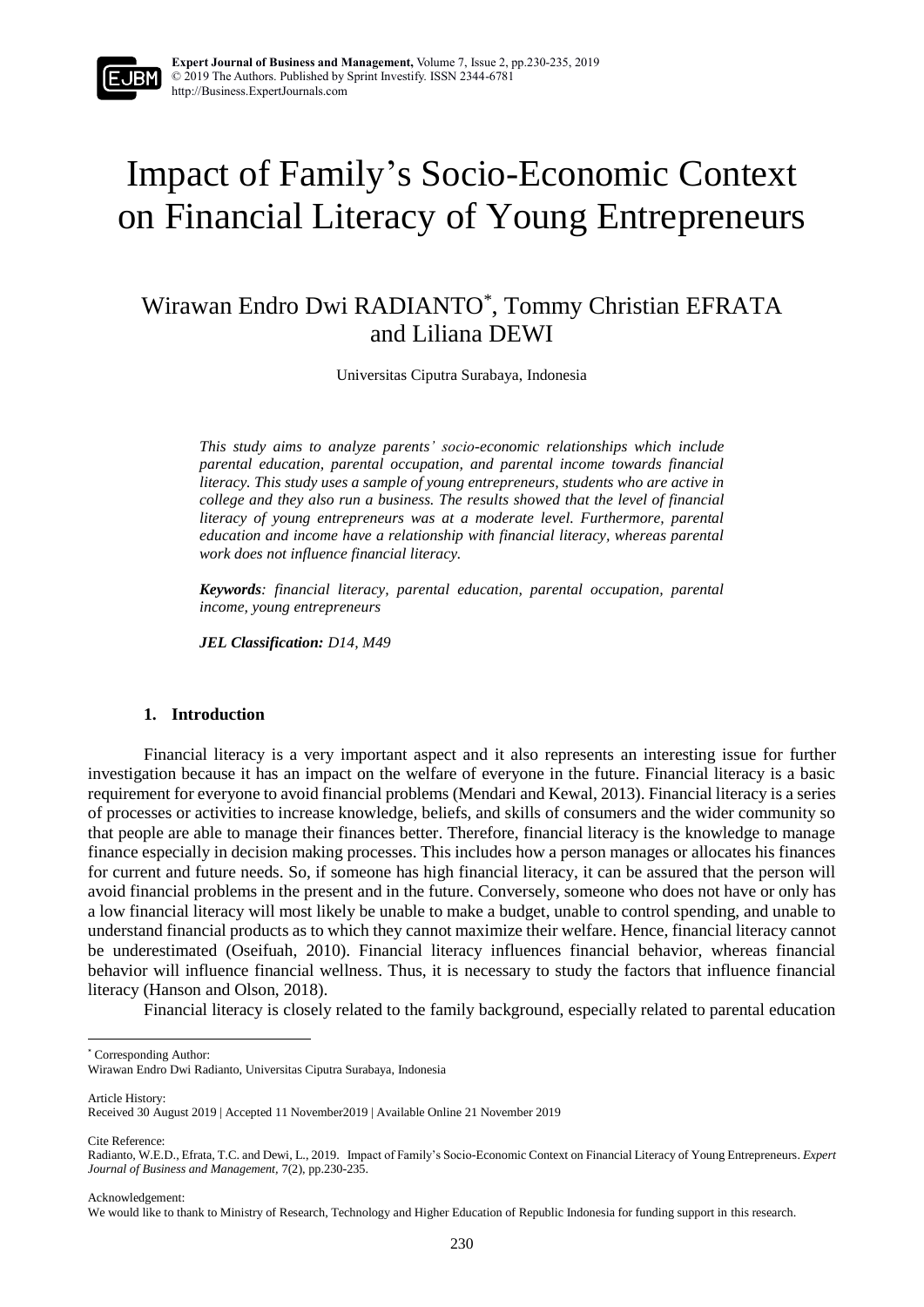(Lusardi, 2012). In other words, financial literacy starts within the family. Children will have financial literacy from observing their parent's financial behavior, such as when their parents save and invest. Not only through observation, but also parents can educate their children to conduct financial management (Cude et al., 2006). Parental involvement plays a large role in children's financial education and understanding because most children learn financial management skills at home (L. Mandell, 2009). Therefore, parents are the main agents of socialization in the learning process of children regarding money and the unintentional process of developing financial management behaviors (through direct observation or participation) of the family (Chotimah and Rohayati, 2015).

The family environment influences children's financial literacy (Lusardi et al., 2010). Likewise, parental income and education influence children's financial literacy (Gunardi, Ridwan, and Sudarjah, 2017). However, other studies show different things, namely how the environmental socioeconomic status of parents does not directly influence the financial literacy of cognitive aspects and attitudes (Widyawati, 2012) while the social environment, including the family environment does not influence financial literacy (Sobaya, Hidayanto, and Safitri, 2016). The family environment in this case is how the education of one parent does not influence financial literacy (Ansong and Gyensare, 2012). The different results make the topic of family environmental research on financial literacy as an important topic to be researched again.

This study aims to investigate the effect of parent's socioeconomic conditions on student financial literacy. Socioeconomic conditions in this study include parental income, parental education, and parental occupation (Chotimah, Ani, and Widodo, 2017). The parents in this study are the father who is the head of the family. Students in this study are students who pioneered businesses, and these students aret husly named by the researcher as young entrepreneurs. After each section of the paper there is one line of spacing.

#### **2. Literature Review**

Parents who have a higher socioeconomic status tend to have broader insight and are more able to achieve greater income compared to someone who has a lower socioeconomic status. In the family environment, the level of financial literacy can be determined by the role of parents in providing financial support or education in the family. Financial management education in the family itself can be influenced by the parent's socioeconomic status. The socioeconomic family can be divided into 3 things that include parental income, parental social position or profession, and parental education level. Higher household incomes tend to have higher levels of financial literacy because they use financial instruments and services more often. Income from parents is a significant factor to the level of financial literacy in students. So, there is a relationship between parental income and financial knowledge (Margaretha and Pambudhi, 2015). Professionals that increasingly require parents to manage finances professionally will increase parent's interest in providing knowledge to their children about financial arrangements. Similarly, if parental profession does not support or is not supported by financial literacy, then parents will not explain to their children the importance of financial literacy.

Studies on the relationship of the family environment to financial literacy have been carried out by several researchers. However, the results provide varied results.

Chotimah and Rohayati (2015) examined the social-economic relationship of parents, financial knowledge, spiritual intelligence, and peers to the personal financial management of students. The results of this study state that financial education in the family has a relationship to personal financial management, the parent's socioeconomic status have no influence on personal financial management, financial knowledge has an influence on personal financial management, spiritual intelligence has no influence on personal financial management, and peers have significant influence on student's personal financial management. Likewise, Sofia and Irianto's (2016) study found that parental income is related to student's financial literacy.

According to the research conducted by Homan (2015), it was proven that parental education influences the level of financial literacy. Based on this research, students with high parental education have a higher level of financial literacy than students with low parental education. Thus, the first hypothesis is:

*H1: Parental education influences financial literacy.*

Chotimah and Rohayati (2015) proved that parental income influences the level of financial literacy. The research was supported by the research by Margaretha and Pambudhi (2015). Based on this research, the second hypothesis is:

*H2: Parent income influences financial literacy.*

A profession is a position or occupation that demands expertise from its members. That is, cannot be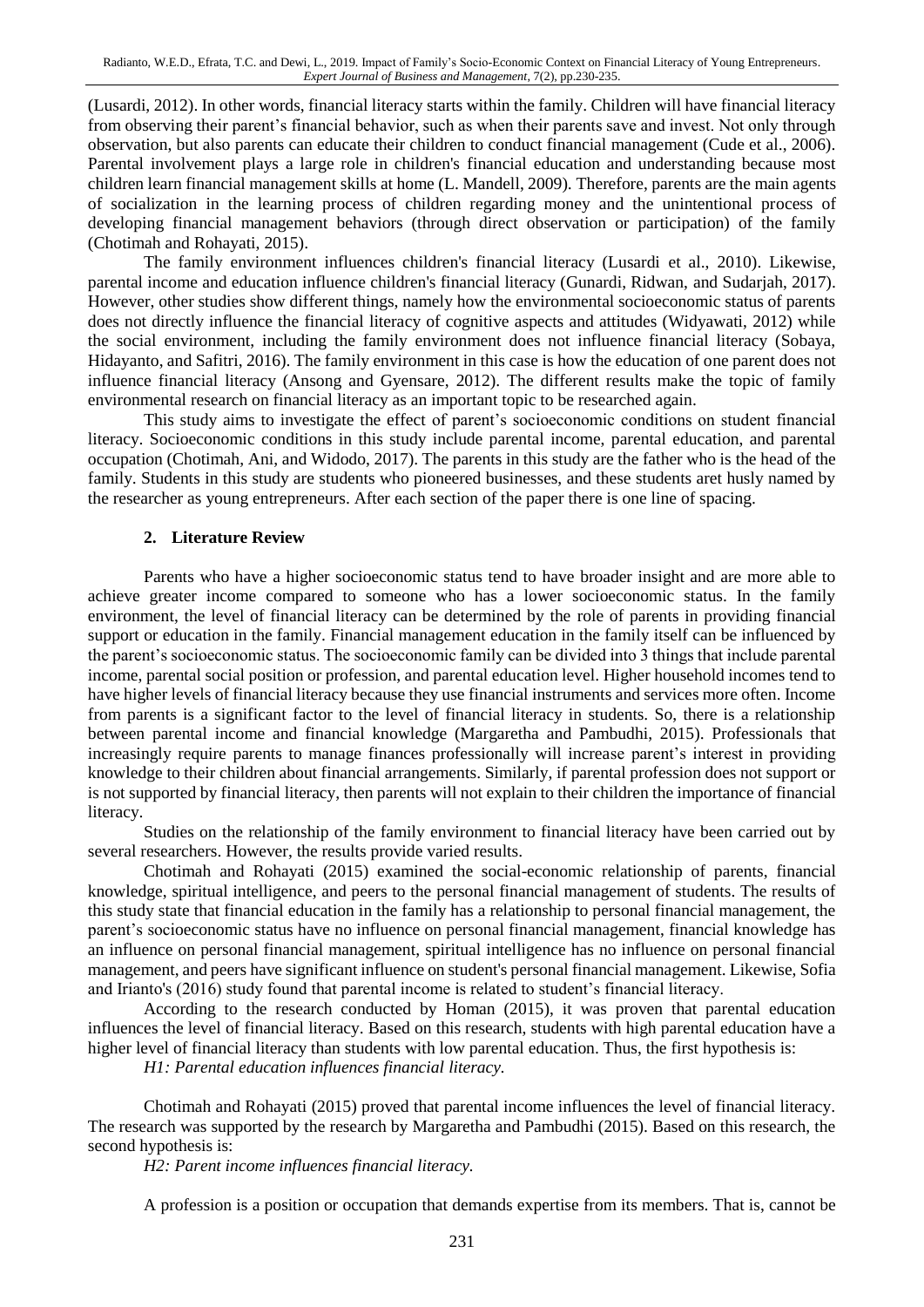done by just anyone who is not trained and not specifically prepared for the work. If parents have a profession in the financial sector, it can be interpreted that these parents have expertise in the financial sector, both in the knowledge or use of financial products. Students whose parent's profession is in finance have a higher level of financial literacy than students whose parent's profession is not in finance. The involvement of parents with their profession when interacting with children can certainly impact the child (Mandell and Klein, 2009). The third hypothesis is:

*H3: Parental profession influences financial literacy.*

#### **3. Research Methodology**

Research on financial literacy has been carried out using student samples. This study is different from previous studies because it uses a sample of students who have a business, and these students are named by the researcher as young entrepreneurs. The sampling method used was purposive sampling, namely students who have had business for more than two years.

The definition of the research variable used is as follows: Parent income is considered low if less than Rp 10,000,000 / month, the equivalent of approximately 710.76 US Dollars / month (at an exchange rate of 1 Indonesian Rupiah equals 0.000071 United States Dollar), medium if it is between Rp 10,000,000 and Rp 30,000,000 / month (between 710.76 and 2132.27 US Dollars), and high if it is more than Rp 30,000,000 / month (more than 2132.27 US Dollars). Parental education includes elementary school, junior high school, high school, bachelor, master, and doctoral degree. The profession of parents who participated in this study are professionals / employees and entrepreneurs. Here is the research model:



*Figure 1. Research Model*

#### **4. Analysis and Results**

Distributed questionnaires amounted to 300 sets and the number returned and could be processed amounted to 171 sets. The level of financial literacy of respondents in this study is as follows:

| <b>Table 1.</b> Level of Financial Literacy |                          |        |            |                    |  |  |  |
|---------------------------------------------|--------------------------|--------|------------|--------------------|--|--|--|
| No                                          | <b>Level of Literacy</b> | Amount | Percentage | <b>Information</b> |  |  |  |
|                                             | <60%                     |        | 18%        | Low                |  |  |  |
|                                             | 60%-80%                  | 115    | 67%        | Moderate           |  |  |  |
|                                             | >80%                     |        | 5%         | High               |  |  |  |

Table 1 shows that 18% of young entrepreneurs have low financial literacy, 67% have a moderate level of financial literacy, and 15% have a high level of financial literacy. These results indicate that young entrepreneurs who have businesses seem to have better financial literacy at a moderate level. This condition supports the research of Radianto, Efrata, and Dewi (2019) who studied the level of financial literacy of young entrepreneurs at a moderate level. In addition to being young entrepreneurs, running their business enables them to manage their finance better. Also, their business transactions put them in contact with banking processes.

This is in contrast to studies that use a sample of students (who do not necessarily own businesses) who still have the level of literacy as being still in the low category, especially researches conducted by Krishna, Rofaida, and Sari (2010), Mendari and Kewal (2013), Margaretha and Pambudhi (2015), and Ulfatun, Udhma, and Dewi (2016).

*Hypothesis testing*

F-Test results are seen in table 2 below.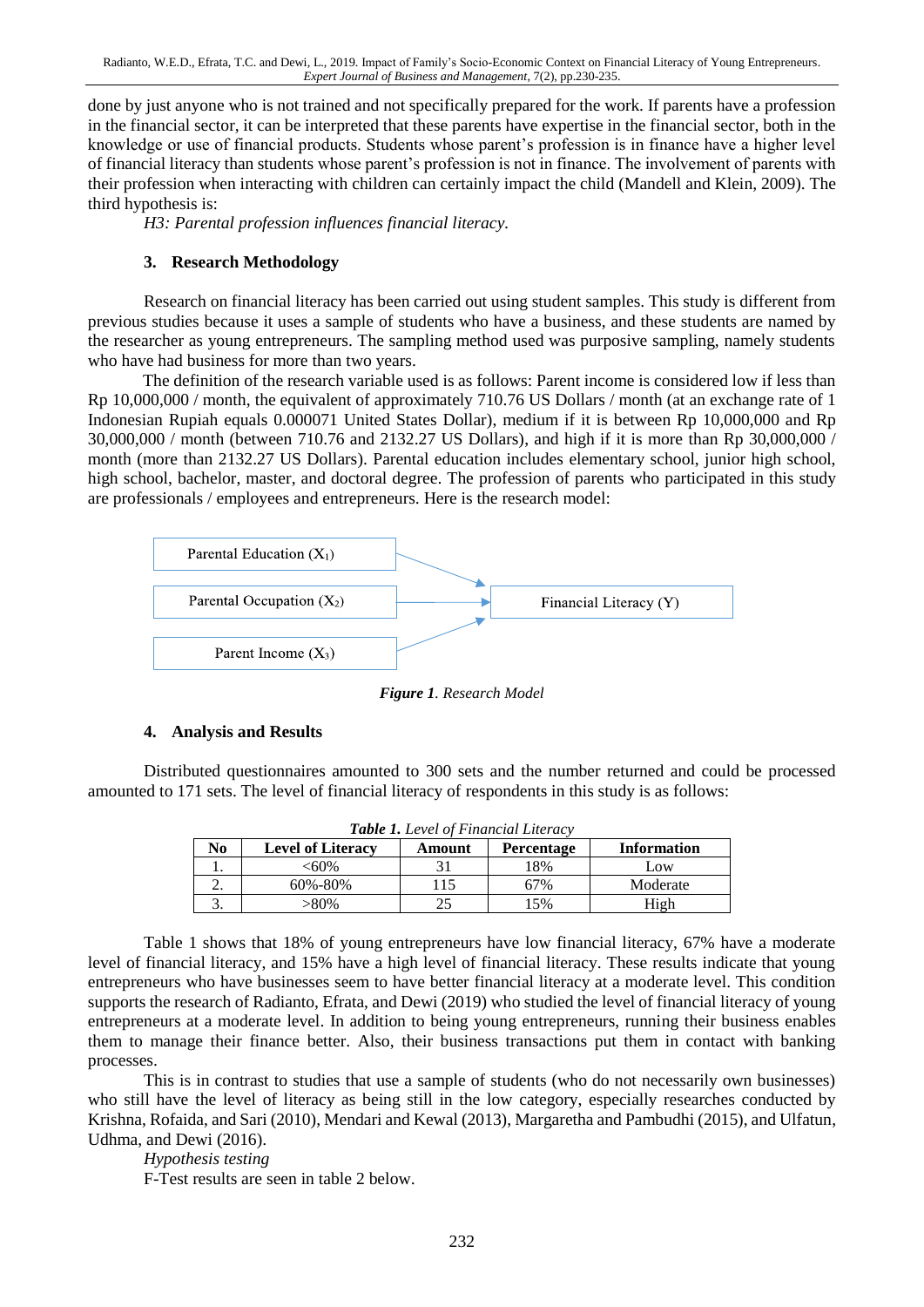| <b>Table 2. F-test</b> |       |  |  |  |
|------------------------|-------|--|--|--|
| Model                  | Siø   |  |  |  |
| Regression             | 0.000 |  |  |  |

Table 2 shows that the significance value of F is 0,000. This value is smaller than 0.05, so the model is declared as fit. This model states that the variables used are feasible. Table 3 shows the significant test parameters.

| <b>Table 3. t-test</b>     |        |  |  |
|----------------------------|--------|--|--|
| Variable                   | $S$ io |  |  |
| <b>Parental Education</b>  | .031   |  |  |
| <b>Parental Occupation</b> | .685   |  |  |
| Parent Income              | (1)    |  |  |

Based on table 3, the individual effects of independent variables on the dependent variable are as follows:

a. The influence of parental education on financial literacy

The significance value of parental education is 0.031, which is below 0.05, indicating that parental education has an influence on financial literacy. In this case, the first hypothesis is accepted. The higher the education of parents, the higher the financial literacy of young entrepreneurs will be.

b. Effect of parental occupation on financial literacy.

The significance value of parental work is 0.685, which is above 0.05, indicating that parental work has no influence on financial literacy. In this case, the second hypothesis cannot be accepted. The type of work of parents does not influence the financial literacy of young entrepreneurs.

c. The effect of parental income on financial literacy.

The significance value of parental income is 0.00, which is below 0.05, indicating that parental income has an influence on financial literacy. In this case, the second hypothesis is accepted. The higher the income of parents, the higher the financial literacy of young entrepreneurs.

Next, the researcher tested the coefficient of determination, as shown in table 4.

| <b>Table 4.</b> Determination Coefficient Test |               |                          |  |  |  |
|------------------------------------------------|---------------|--------------------------|--|--|--|
|                                                |               | <b>Adjusted R Square</b> |  |  |  |
|                                                | <b>Square</b> |                          |  |  |  |
| 428 <sup>a</sup>                               | 183           | 168                      |  |  |  |

*Table 4. Determination Coefficient Test*

Table 4 shows the R value of 0.428. In this case it appears that the variation of the independent variable is quite good at explaining the dependent variable. It can be said that the correlation of parental income variables, parental education, and parental occupation on financial literacy has strong influence.

#### **5. Discussion**

This study found that the level of parental education influences financial literacy, meaning that the higher the level of parental education, the better the level of financial literacy of their children, in this case young entrepreneurs. Saputro (2014) stated that the level of parental education is a very important factor for children's growth. This is supported by the Indonesian Financial Services Authority which stated that the role of parents in increasing financial literacy for their children is very important. Parental involvement is crucial to fostering understanding of financial literacy. Therefore, parents are expected to be able to apply Financial Literacy to children as early as possible. Previous test results suggest that parental education influences the financial literacy of young entrepreneurs, making parental education as a large predictor of financial literacy (Lusardi et al., 2010). According to Lusardi et al. (2010) the higher the education of parents, the deeper the cultivation of knowledge on financial management will be for their children. This can indicate that the higher the level of parental education will influence the understanding of financial literacy of their children. Therefore, this study reinforces that financial management education in the family can be influenced by parent's socioeconomic status. This research supports the research of Margaretha and Pambudhi (2015), Lusardi (2012), and Chotimah and Rohayati (2015).

This study found that the occupation of parents did not influence the financial literacy of young entrepreneurs. This is likely to occur due to several things. Parents feel that children's understanding of finance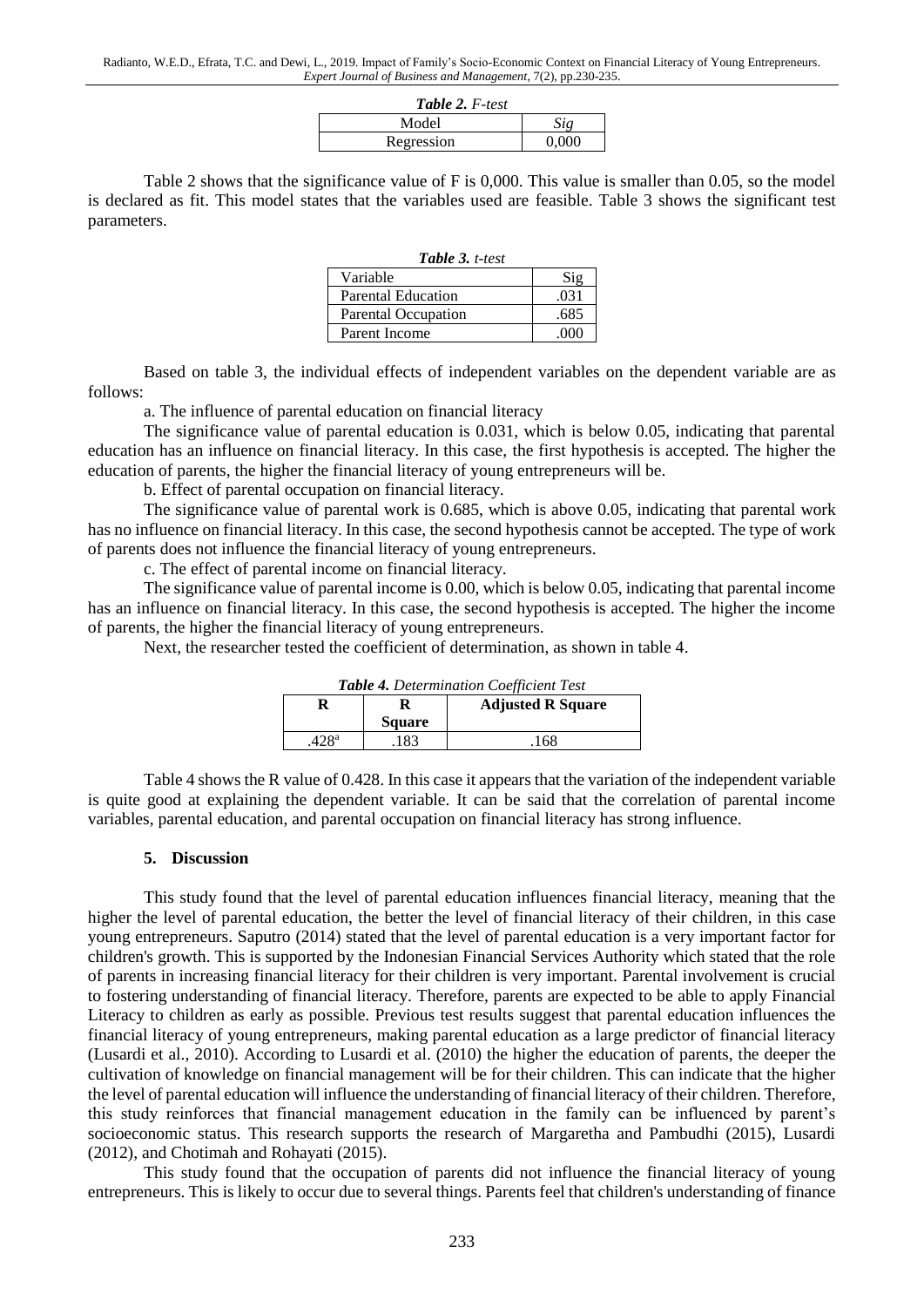is not their responsibility, as parents can also feel that they are not a good "teacher" for their children to teach about finance (Jorgensen, 2007). Furthermore, children follow the pattern of poor financial management carried out by their parents, so that children do not have sufficient financial literacy (Clarke et al., 2005). This study supports the research of Chotimah et al. (2017).

Parents who have higher income tend to give more financial responsibility to their children. So that parents will provide education both directly and indirectly on how to manage finances for their children. The higher the income of the parent, the higher the level of financial literacy of these young entrepreneurs. The results support the results of a study conducted by Margaretha and Pambudhi (2015), who found that income from parents was a significant factor in the level of financial literacy in West Java students. Keown, in the research of Margaretha and Pambudhi (2015), explained that there is a relationship between parent's income and financial knowledge. This shows that parents with higher household incomes tend to have higher levels of financial literacy because they use financial instruments and services more often. This research supports Margaretha and Pambudhi (2015), Sofia and Irianto (2016), and Gunardi et al. (2017).

Managerial implications are as follows. Financial education is the responsibility of parents so that whatever parents work they should give time to provide financial education for their children. Parents should provide financial education as soon as possible. Parents can provide education to their children in various ways such as training children to save, training children to distinguish desires and needs. Schools must provide financial education to students. Financial education conducted by schools and parents will further ensure that children have a high level of financial literacy. Children who have a high level of financial literacy will have a better future so that when they become parents, they will certainly provide better financial education to their children.

#### **6. Conclusion**

Based on data analysis and discussion, the conclusions of this study are as follows. Financial literacy of young entrepreneurs is included in the moderate category. As entrepreneurs, of course they can manage their finance quite well. They are familiar with several financial instruments that can be used to support their business.

Education and income influence the financial literacy of children, and in this research, these are affecting young entrepreneurs. The results indicate that the higher the income, there is more tendency to increase the level of financial literacy of young entrepreneurs. Similarly, the higher the education, the higher the tendency to increase financial literacy. However, the work of parents does not influence the financial literacy of young entrepreneurs. This research found that family socioeconomic status has a very important role in financial literacy.

#### **References**

- Ansong, A. and Gyensare, M.A., 2012. Determinants of University Working-Students' Financial Literacy at the University of Cape Coast, Ghana. *International Journal of Business and Management, 7*(9), pp.126-133. doi:10.5539/ijbm.v7n9p126
- Chotimah, C., Ani, H. M. and Widodo, J., 2017. Pengaruh Status Sosial Ekonomi Orang Tua Terhadap Prestasi Belajar Siswa. *Jurnal Pendidikan Ekonomi: Jurnal Ilmiah Ilmu Pendidikan, Ilmu Ekonomi dan Ilmu Sosial, 11*(1), pp.75-80.
- Chotimah, C. and Rohayati, S., 2015. Pengaruh Pendidikan Keuangan Di Keluarga, Sosial Ekonomi Orang Tua, Pengetahuan Keuangan, Kecerdasan Spiritual, Dan Teman Sebaya Terhadap Manajemen Keuangan Pribadi Mahasiswa S1 Pendidikan Akuntansi Fakultas Ekonomi Universitas Negeri Surabaya. *Jurnal Pendidikan Akuntansi, 3*(2), pp.1-10.
- Clarke, M. C., Heaton, M. B., Israelsen, C. L. and Eggett, D. L., 2005. The acquisition of family financial roles and responsibilities. *Family and Consumer Sciences Research Journal, 33*(4), pp.321-340.
- Cude, B., Lawrence, F., Lyons, A., Metzger, K., LeJeune, E., Marks, L. and Machtmes, K., 2006. College students and financial literacy: What they know and what we need to learn*. Proceedings of the Eastern Family Economics and Resource Management Association.*
- Gunardi, A., Ridwan, M. and Sudarjah, G. M., 2017. The use of financial literacy for growing personal finance. *Jurnal keuangan dan Perbankan, 21*(3), pp.446-458.
- Hanson, T. A. and Olson, P. M., 2018. Financial literacy and family communication patterns. *Journal of Behavioral and Experimental Finance, 19*, pp.64-71.
- Homan, H. S., 2015. *Comparative Study of Students Financial Literacy And Its Demographic Factors. .* Paper